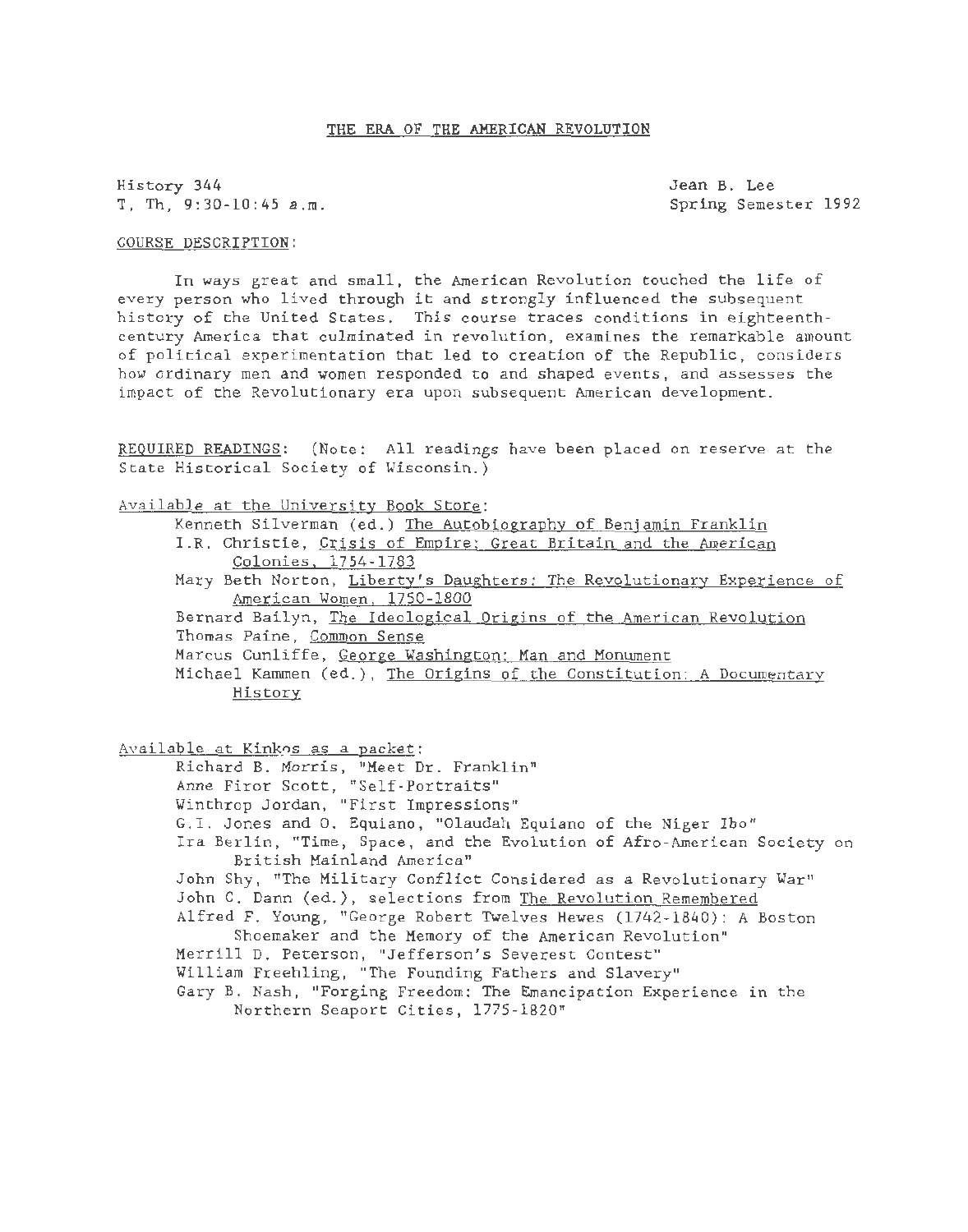# CLASS SCHEDULE:

| Jan. 21<br>Jan. 23         | Introductory Session<br>The American Revolution in Historical Perspective                               |
|----------------------------|---------------------------------------------------------------------------------------------------------|
| Jan. 28<br>Jan. 30         | The World in 1776<br>The British Empire in the Eighteenth Century                                       |
| $\text{Feb. } 4$<br>Feb. 6 | A Land of Diversity: Americans in the Revolutionary Era<br>Film: The Gunsmith of Williamsburg           |
| Feb. 11<br>Feb. 13         | Degrees of Freedom<br>The Enslaved                                                                      |
| Feb. 18<br>Feb. 20         | Slide Lecture: Visual Images of Revolutionary America<br>The Enlightenment                              |
| Feb. 25<br>Feb. 27         | Evangelicalism<br>The Nature of American Politics                                                       |
| Mar. 3<br>Mar. 5           | The Seven Years' War<br>MID-TERM EXAM                                                                   |
| Mar. 10<br>Mar. 12         | SPRING VACATION<br>SPRING VACATION                                                                      |
| Mar. 17<br>Mar. 19         | The Stamp Act Crisis<br>From Resistance to Revolution                                                   |
| Mar. 24<br>Mar. 26         | Independence<br>The War Years, 1775-78                                                                  |
| Mar. 31<br>Apr. 2          | The War Years, 1778-81<br>Civilians and War                                                             |
| Apr. 7<br>Apr. 9           | Musical Reflections of the American Revolution<br>The Confederation                                     |
| Apr. 14<br>Apr. 16         | Experiments in Republicanism: The Sovereign States<br>Years of Disillusionment: The Crisis of the 1780s |
| Apr. 21<br>Apr. 23         | Creation of the Constitution<br>Preparation for the ratification debate                                 |
| Apr. 28<br>Apr. 30         | Debate: Federalists vs. Anti-Federalists<br>Launching the Experiment in Republicanism                   |
| May 5<br>May 7             | Legacies of the Revolutionary Era, Part 1<br>Legacies of the Revolutionary Era, Part 2                  |